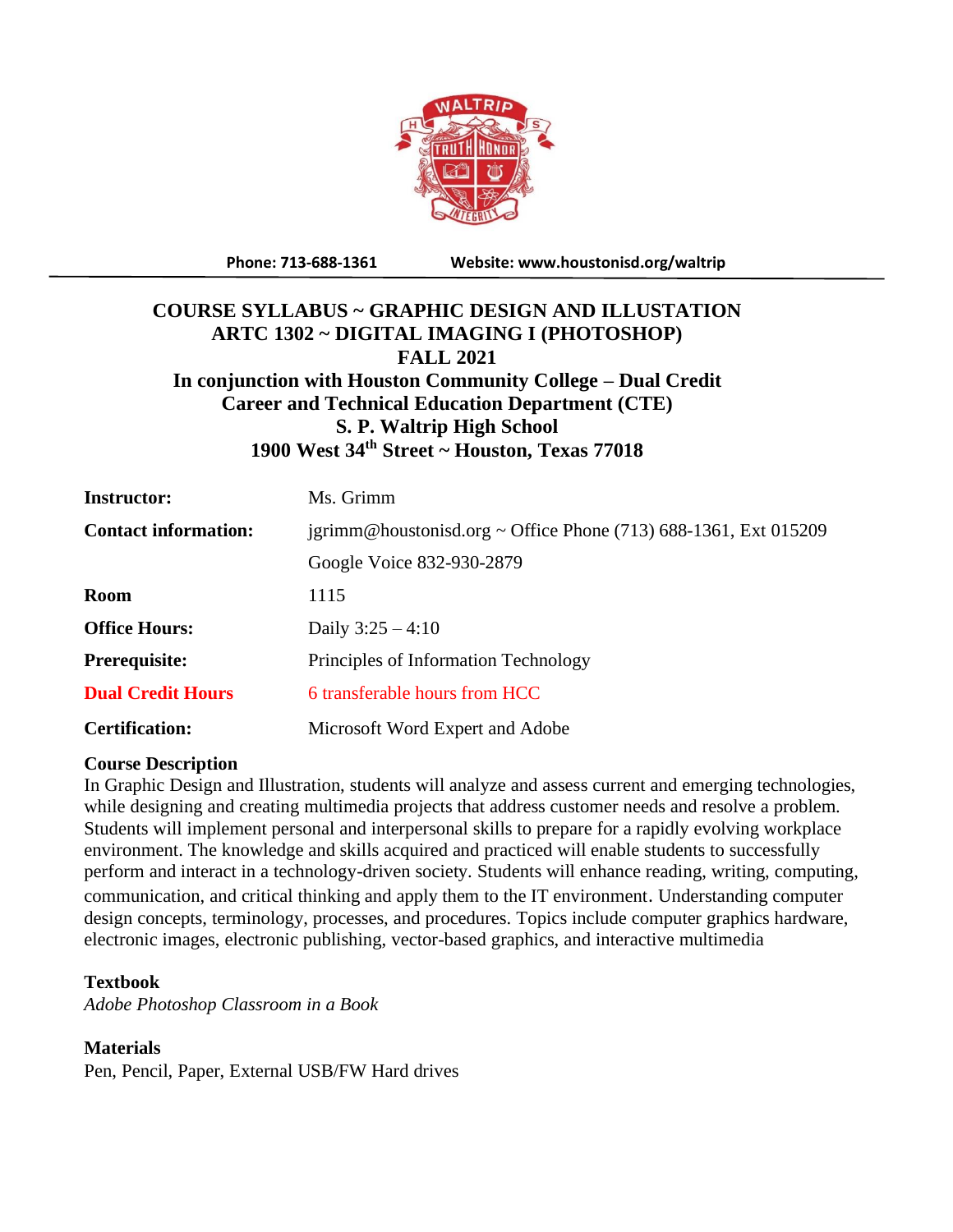## **Attendance and Participation**

Attendance and participation are required; new material is being presented daily as well as collaborative activity projects. It is your responsibility to see me, check the board/HUB or check with a partner if you are absent from class.

# **Tutorials**

Tutorials are offered on Tuesday and Wednesday morning.

#### **Grading System**

| In class projects/assignments 30% of your final grade |                           |
|-------------------------------------------------------|---------------------------|
| <b>Textbook Lessons</b>                               | 37.5% of your final grade |
| Class participation                                   | 7.5% of your final grade  |
| Midterm/Final Project                                 | 15% of your final grade   |
| Final Exam/GMetrix Test                               | 10% of your final grade   |

#### **Late Work**:

Assignments that are not turned in on-time are considered late work. A late assignment will not receive full credit; 20 points will be deducted initially and 10 each week.

#### **Instruction Methods, Students Assignments and Assessments**

Face to Face and Web-enhanced - Problem Based Learning

A variety of instructional methods are used throughout the semester to enhance PBL. The course will be taught using a Problem Based Learning (PBL) format. Students in groups work through real-world problems with the goal of learning how to apply software development techniques, find and evaluate information about programming technologies, and communicate ideas and information about software development to others. Examples may include class discussions, lectures, readings, group projects, internet searches, and presentations. Discussion is the primary way in which students come to understand a concept. Discussion is both large group and small group and re usually student led, but are sometimes conducted online through HUB Discussion threads. Cooperative learning groups are also used extensively in this class. Projects/Assignments will be done individually as well. Assignments, projects and web-enhanced activities have been developed to guide your learning and concept development as an intro level programmer. As an instructor, I want my students to be successful. I feel that it is my responsibility to provide you with knowledge and opportunities for critical thinking and applications as appropriate.

#### **Student Expectations**

As a student wanting to succeed at your academic and career endeavors, it is your responsibility to do the assigned readings, submit assignments on time, and participate in discussion forums and other activities. Please be respectful of yourself and peers, come to class prepared and on time. Clean up after yourself and remain seated until the bell sounds.

Students are required to take multiple GMetrix practice training and take practice tests during the semester to prepare for Adobe Certiport Professional exam. One GMetrix practice test selected by the instructor is the Mid-Term exam and Adobe Certiport Professional exam is the final exam for this course. Additional details regarding Adobe Certiport Professional exam will announced in the class and/or posted on Eagle Online Canvas. Assignments, projects, and web-enhanced activities have been developed to guide your learning and concept development as a designer. To better understand a topic/concept, you will be given assignments on key information that you will need to remember for your success in your career in graphics design. As you learn new concepts and application, you will apply the knowledge to your Final Project. Working on assignments/project is an integral part for the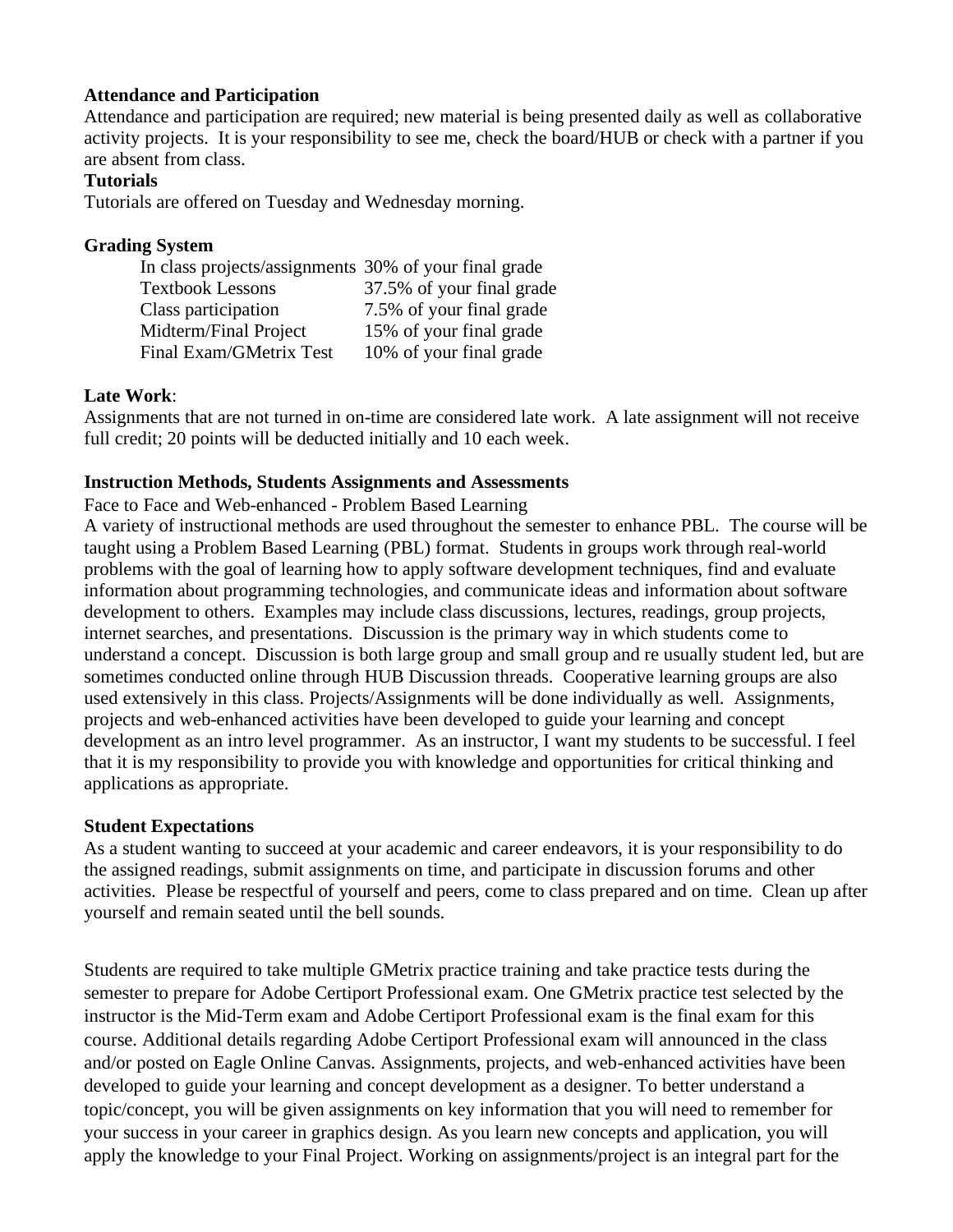course. All assignments/projects are due on the day noted unless otherwise announced in class. Assignments may be completed in class or lab. Those having their own computer and pertinent software may work on assignments at home as well. However, class participation is still required, and students are advised to attend class regularly. The assignments must be completed on software programs used in class. Do not make substitutions. Note: Original working files are REQUIRED for ALL projects along with the submission of files as instructed.